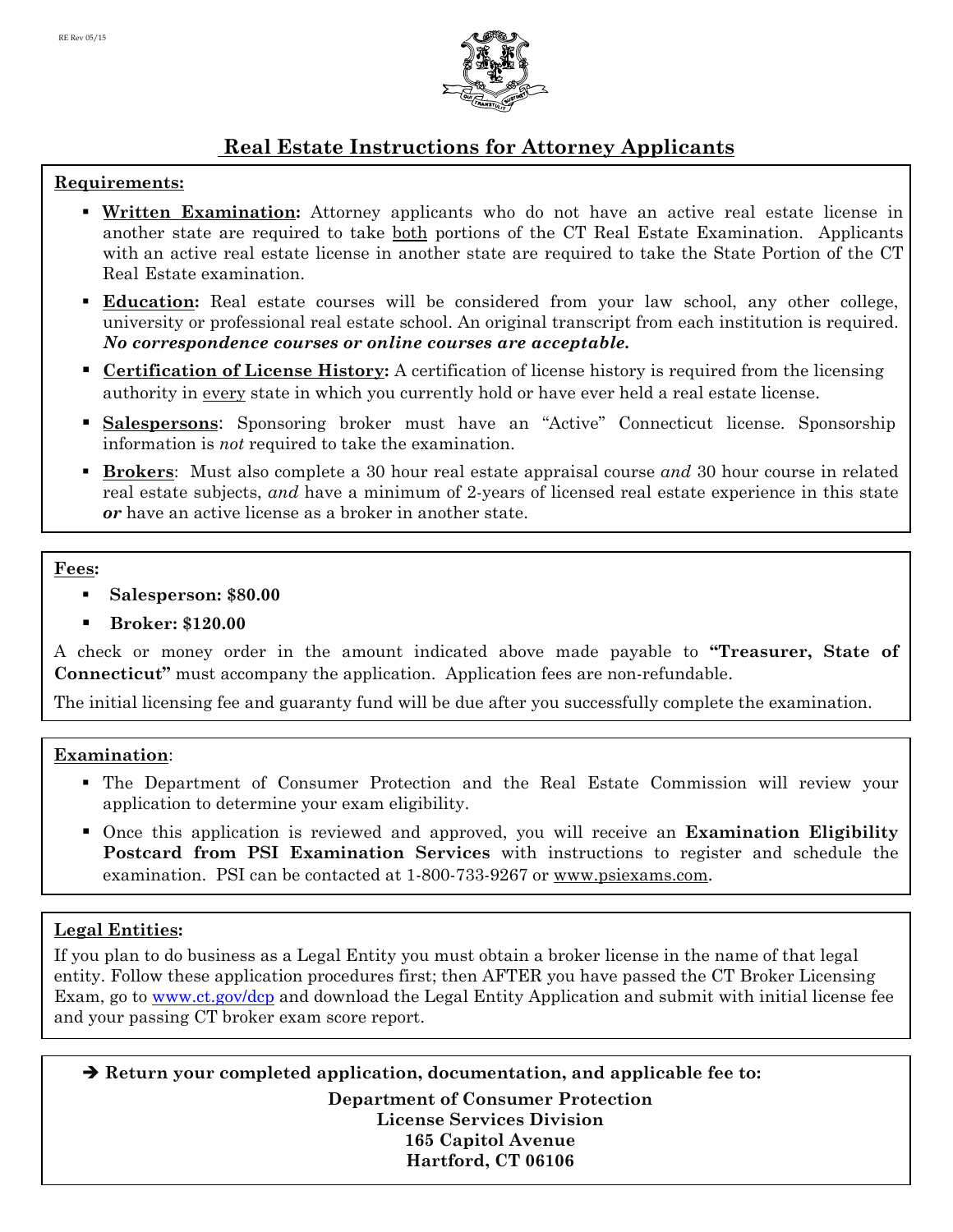| For Official Use Only |  |
|-----------------------|--|
|-----------------------|--|

**STATE OF CONNECTICUT DEPARTMENT OF CONSUMER PROTECTION** LICENSE SERVICES DIVISION 165 Capitol Avenue Hartford, CT 06106 Email: dcp.licenseservices@ct.gov Web site: www.ct.gov/dcp



## **Real Estate Attorney Applicants**

Please check  $(\checkmark)$  the license type you are applying for:  $\Box$  **Salesperson: \$80.00**  $\Box$  **Broker: \$120.00** 

#### **Section I: Applicant Information**

| <b>First Name</b>                                                                                                                                                                                                                                                                      |                                                                                                                                                    |      | Middle Initial | Last Name |                         |                        |               |
|----------------------------------------------------------------------------------------------------------------------------------------------------------------------------------------------------------------------------------------------------------------------------------------|----------------------------------------------------------------------------------------------------------------------------------------------------|------|----------------|-----------|-------------------------|------------------------|---------------|
|                                                                                                                                                                                                                                                                                        |                                                                                                                                                    |      |                |           |                         |                        |               |
| <b>Street Address</b>                                                                                                                                                                                                                                                                  |                                                                                                                                                    |      | City           |           |                         | State                  | Zip Code      |
|                                                                                                                                                                                                                                                                                        |                                                                                                                                                    |      |                |           |                         |                        |               |
| Telephone Number                                                                                                                                                                                                                                                                       | Email Address                                                                                                                                      |      |                |           | Social Security Number* |                        | Date of Birth |
|                                                                                                                                                                                                                                                                                        |                                                                                                                                                    |      |                |           |                         |                        |               |
| Mailing Address (if different from above)                                                                                                                                                                                                                                              |                                                                                                                                                    | City |                |           |                         | State                  | Zip Code      |
|                                                                                                                                                                                                                                                                                        |                                                                                                                                                    |      |                |           |                         |                        |               |
|                                                                                                                                                                                                                                                                                        | *The Federal Privacy Act of 1974 requires that you be notified that disclosure of your Social Security Number is required pursuant to CGS17b-137a. |      |                |           |                         |                        |               |
| <b>Section II: Professional History</b>                                                                                                                                                                                                                                                |                                                                                                                                                    |      |                |           |                         |                        |               |
|                                                                                                                                                                                                                                                                                        | Have you ever held or do you currently hold a real estate license in any other State or D.C.? $\vert$ Yes                                          |      |                |           |                         | $\overline{\text{No}}$ |               |
|                                                                                                                                                                                                                                                                                        |                                                                                                                                                    |      |                |           |                         |                        |               |
|                                                                                                                                                                                                                                                                                        |                                                                                                                                                    |      |                |           |                         |                        |               |
| Attach an original certification of license history received directly from each state in which you have or had a real estate license                                                                                                                                                   |                                                                                                                                                    |      |                |           |                         |                        |               |
| Have you ever been convicted of a felony crime or been convicted of a crime including, but not limited to, forgery, embezzlement,                                                                                                                                                      |                                                                                                                                                    |      |                |           |                         |                        |               |
| obtaining money under false pretenses, extortion, criminal conspiracy to defraud, or any like offenses?<br>$\Box$ Yes $\Box$ No If yes, attach<br>a statement providing the date(s) and nature of conviction(s), where the cases were decided, and a description of the circumstances. |                                                                                                                                                    |      |                |           |                         |                        |               |
| Have you ever had a real estate license refused, suspended or revoked in any State? $\Box$ Yes $\Box$ No If yes, attach a statement providing                                                                                                                                          |                                                                                                                                                    |      |                |           |                         |                        |               |
| the state(s) and the details regarding the type of action taken.                                                                                                                                                                                                                       |                                                                                                                                                    |      |                |           |                         |                        |               |
| Has a complaint ever been filed against you with any state licensing authority? $\Box$ Yes $\Box$ No If yes, attach a statement providing the<br>state(s) and the details regarding the nature of the complaint(s).                                                                    |                                                                                                                                                    |      |                |           |                         |                        |               |
| Do you agree to immediately return any license, when required by the Real Estate Commission, and to conform to all rules and                                                                                                                                                           |                                                                                                                                                    |      |                |           |                         |                        |               |
| regulations promulgated by the Commission and this Department? $\Box$ Yes<br>N <sub>0</sub>                                                                                                                                                                                            |                                                                                                                                                    |      |                |           |                         |                        |               |

## **Section III: Real Estate Education**

|              | Provide the course number, course name or school code for each course which you would like considered:          |
|--------------|-----------------------------------------------------------------------------------------------------------------|
|              | Salesperson & Broker:                                                                                           |
| ➤<br>Broker: |                                                                                                                 |
| ➤            | REAL ESTATE APPRAISAL I (30 hrs.) Course name/number ____________________________                               |
| ➤            | RELATED SUBJECT IN REAL ESTATE (30 <i>hrs.</i> ) Course name/number                                             |
| ➤            | LICENSED AS SALESPERSON FOR AT LEAST TWO (2) YEARS $\Box$ Yes $\Box$ No                                         |
|              | $\checkmark$ You must provide original transcripts and/or course certificates for each course to be considered. |